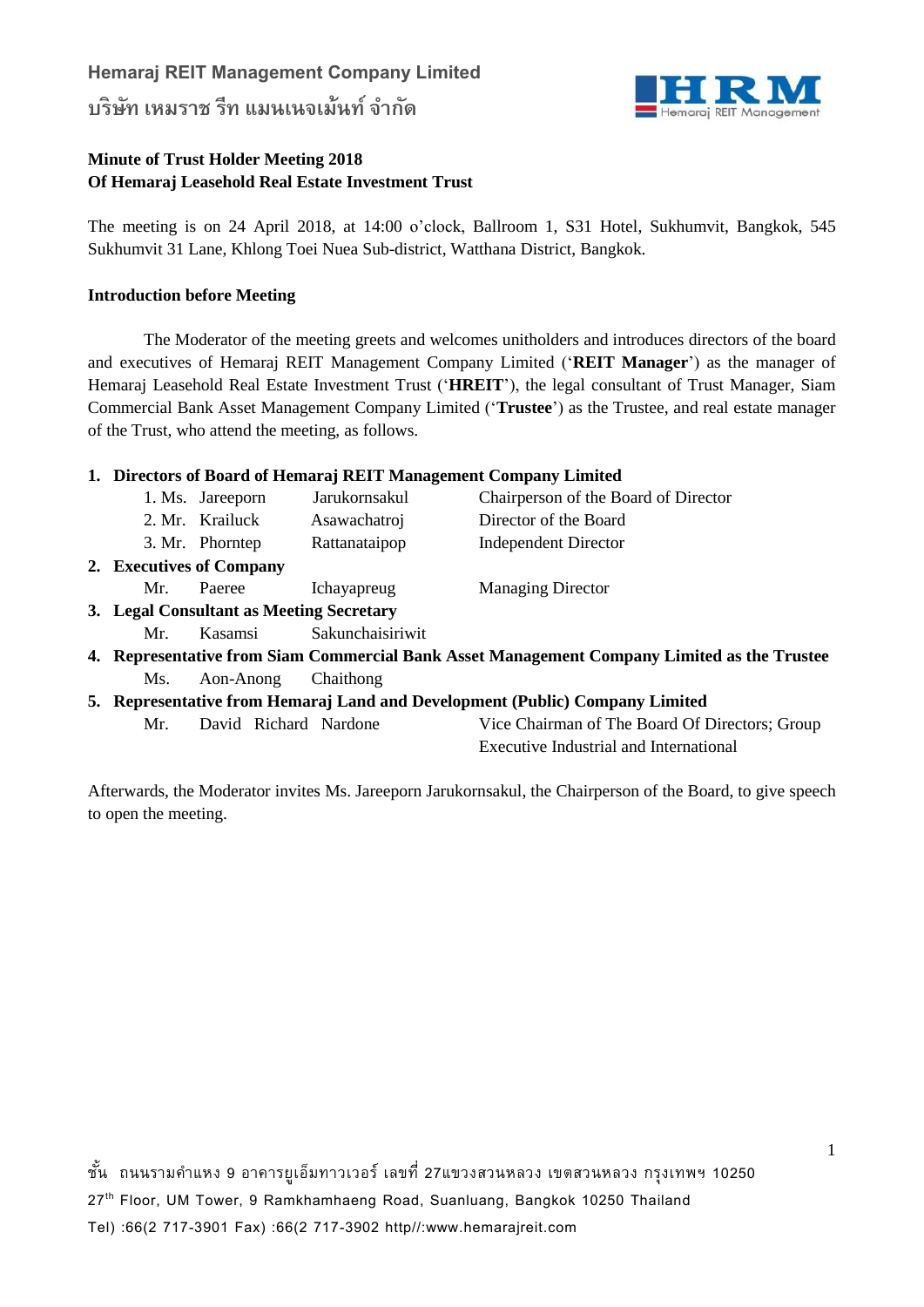# **บริษทั เหมราช รีท แมนเนจเม้นท ์ จา กดั**



Ms. Jareeporn Jarukornsakul, the Chairperson of the Board, greets all unitholders and asks Mr. Kasamsi Sakunchaisiriwit, the Legal Consultant, to inform the quorum of the meeting procedure. Thus, Mr. Kasamsi explains the meeting procedure and voting process, as follows.

Since there are a lot of unitholders attending the meeting, for convenience and hasty in counting the votes in each agendum, unitholders who want to show disapproval against or hold their votes in that agendum have to raise their hands and staff of REIT Manager will collect the ballots from disapproving or vote holding unitholders.

Unitholders who do not raise their hands and do not submit their vote ballots are regarded to approve that agendum. Such unitholders should give their ballots to staff at the exit gate after the meeting is over.

As for vote count, each unitholder has one vote per unit. The REIT Manager will exclude the disapprove or omitted votes from all the votes from unitholders who attend the meeting. The remaking votes are for that Agendum,

In case where there is no one disapproving against or omitting his/her vote for each agendum, it is granted that the quorum of the meeting has unanimous resolution to approve that agendum.

From all the votes for each agendum, REIT Manager will exclude votes from unitholders who are special stakeholders in that agendum. REIT Manager will show the details of unitholders who have special stakes in the voted agenda.

As for this meeting, the only agendum to be voted is Agendum 1. As for Agendum 2, Agendum 3 and Agendum 4, they are notifications that unitholders should acknowledge. Thus, they need not be voted.

Unitholders are asked whether there is anyone among them disagreeing or objecting the meeting procedure and vote counting procedure or not. If there is none, it is granted that the quorum agrees with the aforementioned meeting procedure and vote counting procedure.

No trust unitholders objects or disagrees with the meeting procedure and vote counting procedure; hence, it is assumed that the quorum agrees with such procedures.

#### **Meeting Commenced**

The Chairperson announces to the quorum that there are 114 unitholders who attend the meeting by themselves and have their representatives attend the meeting on their behalves, with the amount of trusts being 246,671,663 units (two hundred forty-six million, six hundred seventy-one thousand, six hundred and sixtythree units) or 35.106 percent of the trust units registered, issued and paid-up 702,634,116 units (seven hundred two million, six hundred thirty-four thousand, one hundred and sixteen units). Thus, the quorum is complete. The Chairperson thus commences the meeting with the aforementioned meeting agenda.

The Chairperson commences the meeting with the aforementioned agenda as follows.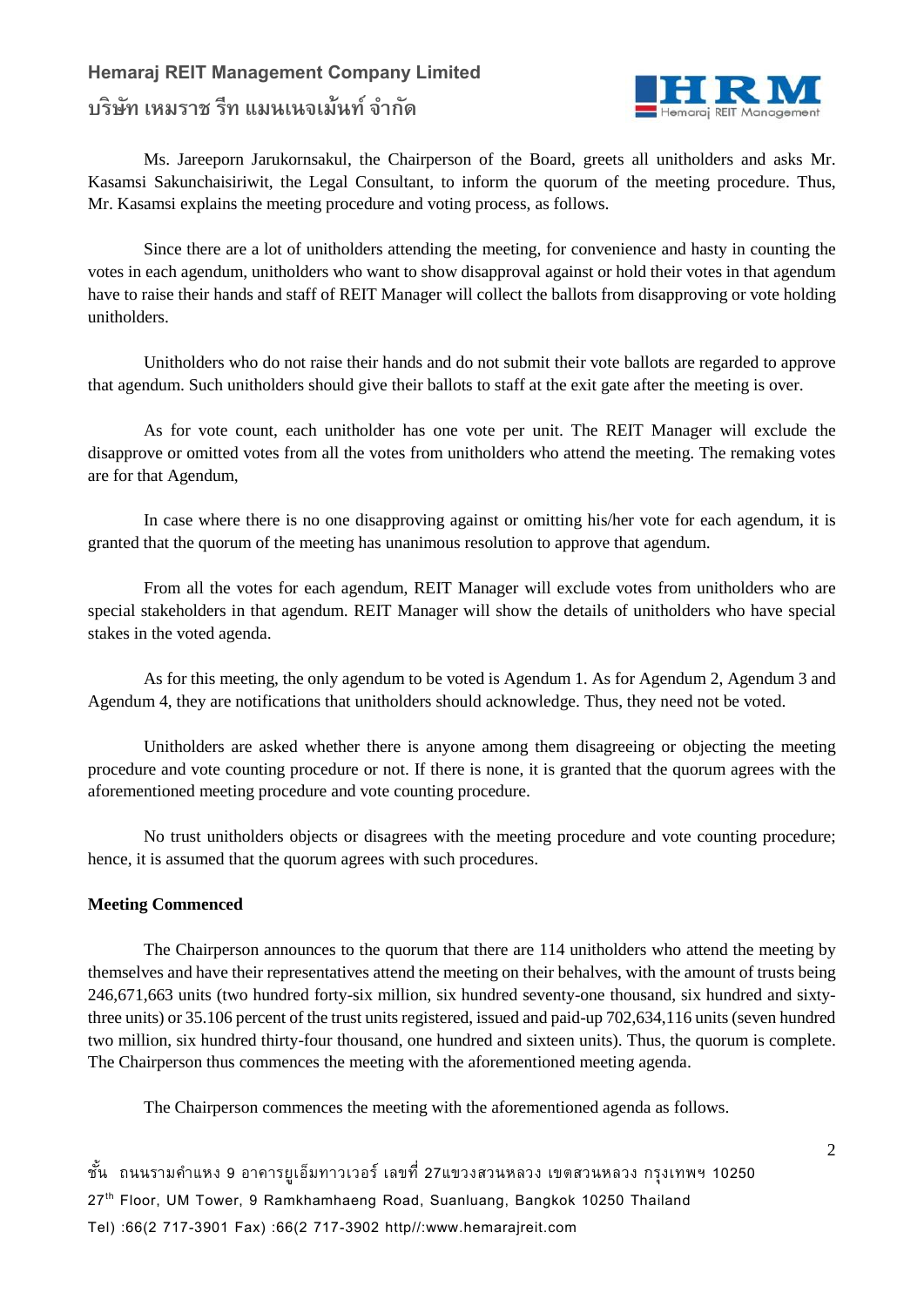

### **Agendum 1: Approval for Minutes of 1/2560 Unitholders' Extraordinary General Meeting**

The Chairperson speaks to the quorum that the REIT Manager had hosted the Extraordinary Meeting for 2017 on 21 June 2017 and submit a copy of the minute of that meeting to Stock Exchange of Thailand and publicized the meeting minute in the official website of the REIT Manager, the details of which are in Enclosure 1. The quorum is asked to approve that meeting minute.

The Chairperson asks unitholders whether they would like to ask any question.

Mr. Suphot Phongkidakan states that Mr. Somyos Anantaprayoon, the former chairperson, had stated that the HREIT would pay dividend to all holders in the rate of 7.75 percent, but in quarter 1 of 2017, the dividend was just 7.357 percent, which was not the same as Mr. Somyos had said in 1/2560 Extraordinary Trust Holder Meeting. Thus, Mr. Suphot asked Mr. Somyos to be responsible for the case where the REIT could not pay the dividend as said, but in the meeting minute, there is no 'responsible' word and it was apparent that Mr. Somyos Anantaprayoon had resigned from the position of the chairman. Thus, that meeting minute need not be changed.

There is no other unitholders asking additional question, so the Chairperson asks the quorum to vote for Agendum 1.

#### **Resolution of the Quorum**

The quorum has considered the agendum and resolves to approve the minutes of 1/2560 Unitholders' Extraordinary General Meeting held on 21 June 2018, with the details as presented by the Chairperson. The votes are as follows.

| Approval                                                                        | 246,632,663 | Units    | - or | 99.9392 | Percent |
|---------------------------------------------------------------------------------|-------------|----------|------|---------|---------|
| Disapproval                                                                     | $\theta$    | Unit or  |      |         | Percent |
| Omission                                                                        | 150,000     | Units or |      | 0.0608  | Percent |
| Of all the votes of unitholders who ettend the meeting and are entitled to yote |             |          |      |         |         |

Of all the votes of unitholders who attend the meeting and are entitled to vote.

#### **Agendum 2: Report on Performance of HREIT from 2017**

The Chairperson assigns Mr. Paeree Ichayapreug to present the details of this agendum to the quorum.

Mr. Paeree Ichayapreug announces to the quorum that the HREIT was established on 21 November 2016 to run a business to lease properties. The HREIT had paid return for the first time in the form of dividend from the earnings in quarter 4 of 2016 and quarter 1 of 2017. Afterwards, the HREIT has been consistently paying return in every quarter, as follows: the payment of return in the form of the first capital reduction money on 31 August 2017 and the payments of 3 other dividends as capital reduction, paid from the earnings from 2017.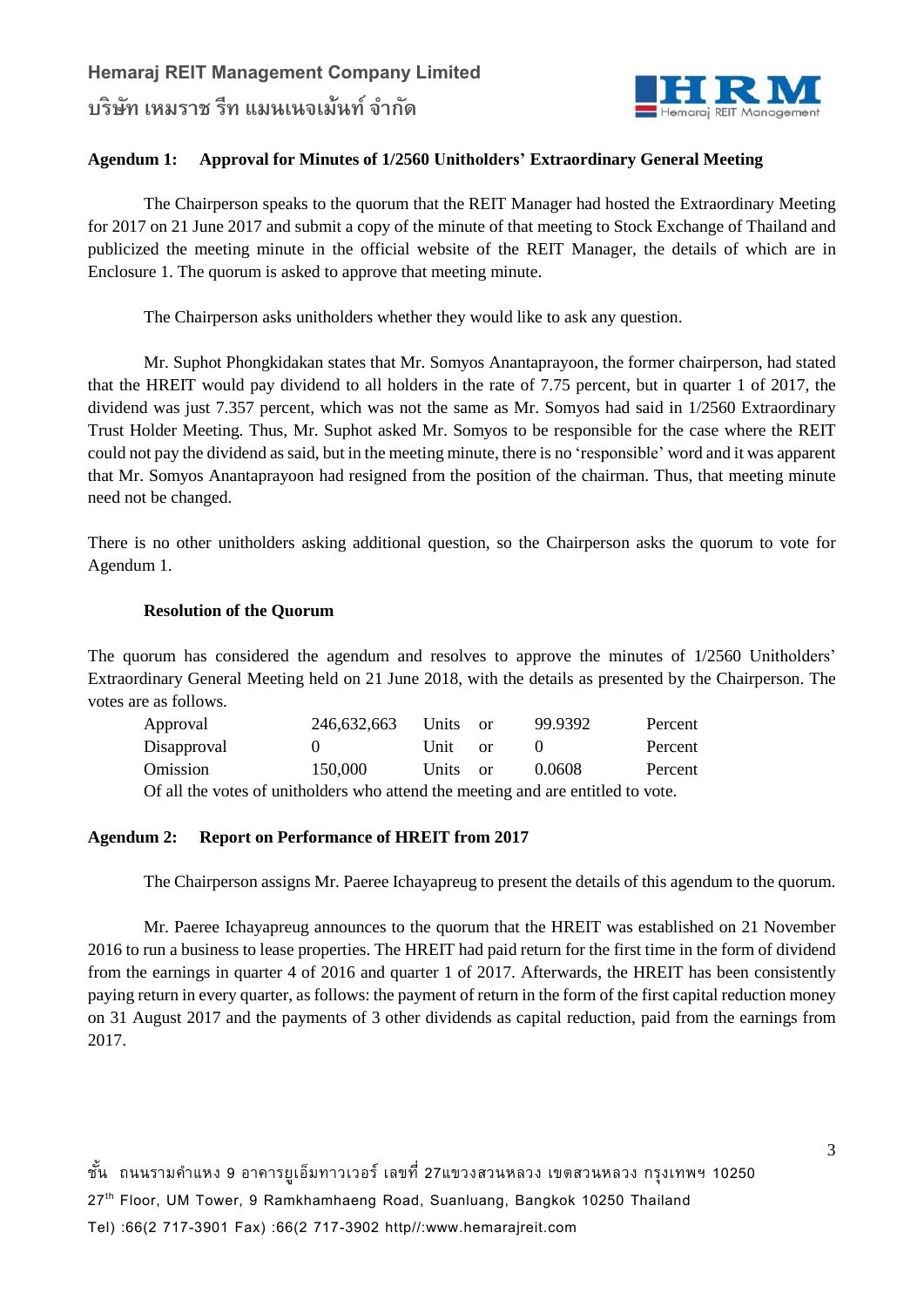# **บริษทั เหมราช รีท แมนเนจเม้นท ์ จา กดั**



HREIT invests in 2 main types of assets, namely, factory buildings and warehouse buildings, in 3 main locations in the East of Thailand, which is a significant manufacture hub of Thailand. The locations in which the HREIT invests are as follows:

Factory buildings are in the following areas: 1) Hemaraj Industrial Estate, Chonburi Province; 2) Eastern Seaboard Industrial Estate, Rayong Province; and 3) Hemaraj Eastern Seaboard Industrial Estate, Rayong Province; Warehouse buildings are in the following areas: 1) Hemaraj Logistics Park 1 Industrial Estate; 2) Hemaraj Logistics Park 2 Industrial Estate; and 3) Hemaraj Logistics Park 4 Industrial Estate.

The total building space that is leased is 261,314 sq.m., with 101 units for lease. Most of major lessees run businesses of automotive industries, logistics, electronics and consumer products and appliances. In addition, the lessees are diversified and well spread. The major nationalities of the parent companies of the lessees are Japanese, Australian, German and American.

Currently, the occupancy rate of all areas is 71.6 percent per annum, decreasing from 2016 the average occupancy rate of which is 84 percent, because major lessees, accounted for 12.5 percent, expand their businesses in Thailand. Thus, they have bought their own land to established their manufacture centers instead of leasing the areas.

The current average rental rate is 188 baht per sq.m., which is relatively high compared with the rates of other operators in the same areas.

In 2017, the HREIT could pay total return of 473.5 million baht or 0.736 baht per unit, paid in the forms of dividends and capital reduction to unitholders, from profit from business operations in 2016 and 2017, the total amount of which is 469.8 million baht. The business performance exclude 1 accounting entry, unrealized loss from asset revaluation of the  $1<sup>st</sup>$  investment in assets that has the purchase price 7,974.99 million baht. The purchase value is in accordance with common price valuation procedure for sales proposals and accounting standards that order that the HREIT has to record value equivalent to the purchase value. According to related requirements, the HREIT has to estimate the value of the assets in its first investment every year and record the newly estimated value in the account. The value of the assets that the HREIT has invested in the first time, which has been verified, from the first evaluation is 7,123 million baht, which is inferior to the amount that the HREIT has purchased, which has led to accounting loss in the amount of 852 million baht. Such accounting loss is no cash. However, when there is loss, the HREIT cannot pay return in the form of dividend to unitholders; thus, the HREIT has paid returns to unitholders in the forms of capital reduction money from surplus cash flow.

Nevertheless, compared with the price estimated later, the first estimated price during the first investment has risen from 6,980.99 million baht to 7,123 million baht, which has reflected the perspective of the price appraiser that the estimated price of such assets tends to rise.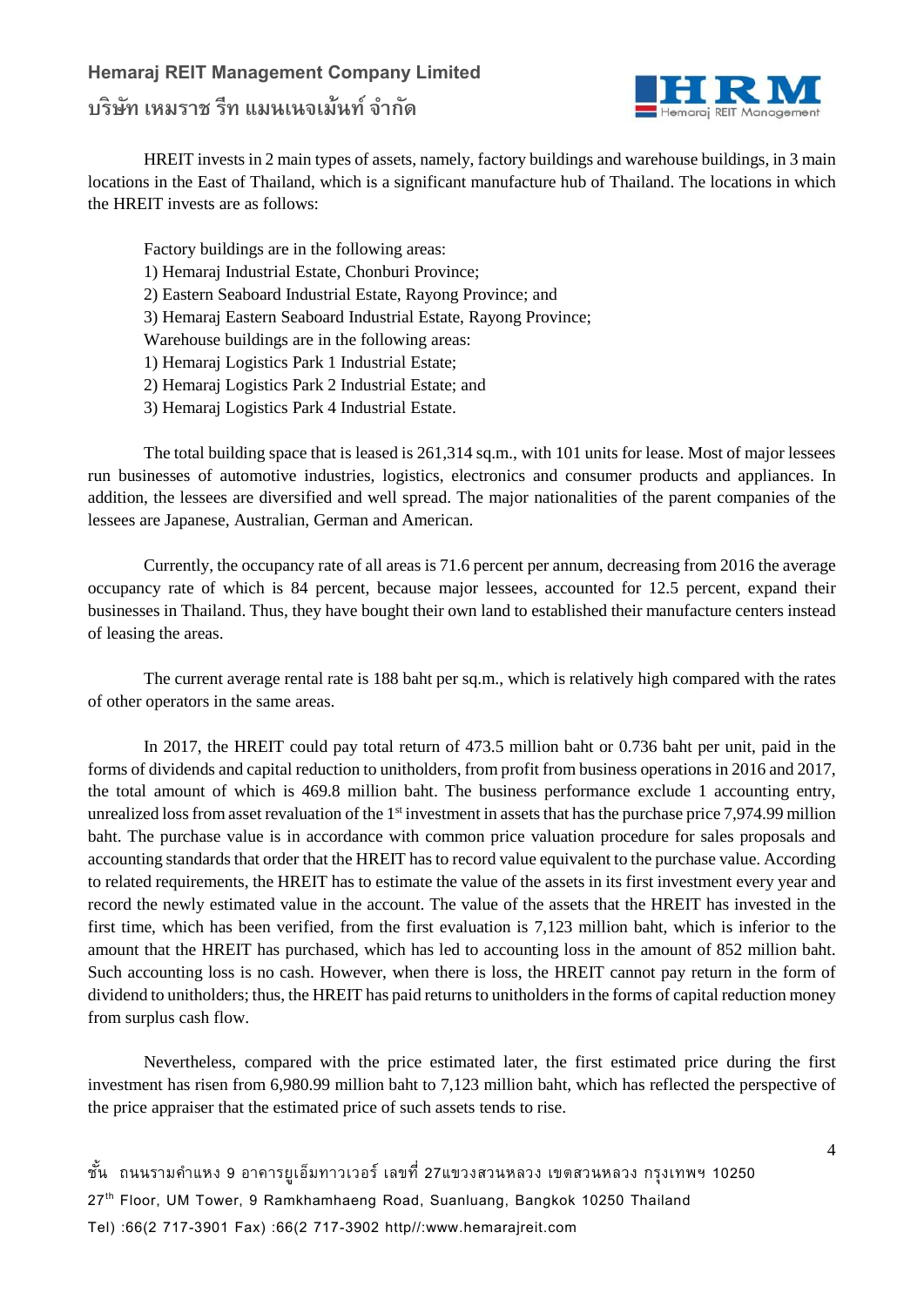

Furthermore, in 2017, the HREIT has adjusted the payment of administrators' fee and the compensation for incomes received from asset owners in order that the returns that unitholder will receive will be more stable, as follows.

- 1. HREIT has negotiated with property manager for deduction of the property management fee in the first 5 years, from 2 percent to 1.75 percent.
- 2. HREIT has negotiated with asset owners for the compensation rental income under undertaking agreement, paid to the Trust, based on the minimum rental, as follows.

| <b>Type of Leased Asset</b>         | Minimum Rental (Baht/Sq.M./Month) |  |  |
|-------------------------------------|-----------------------------------|--|--|
| Factory of Attached Building Type   | 190                               |  |  |
| Factory with Detached Building Type | 200                               |  |  |
| Warehouse                           | 155                               |  |  |

Later, around the beginning of 2018, HREIT has invested in additional assets by buying assets for the second time. Thus, HREIT has more assets in terms of space and operational areas. In other words, HREIT has more space for rent for 55,131 sq.m., and 21 more units. Advantages from this capital increase are as follows.

- 1. The assets that the HREIT has additionally invests in has good quality.
- 2. The locations of the assets that the HREIT has additionally invested in are strategically beneficial. Saraburi Province is a center of transportation for the North and the Northeast of Thailand whilst Chonburi Province and Rayong Province are in the Eastern Economic Corridor (EEC) Program that is supported by the government.
- 3. The occupancy rate of the additional asset is 100 percent, and there has never been any HREIT that has invested in assets with the occupancy rate of new assets of 100 percent.
- 4. The assets to be leased are pretty new. They have been used for just around 4 years.

The investment in additional assets allows the HREIT to have diversity in terms of operational areas of the HREIT, and the characteristics of lessees and nationalities of the lessees' companies. It can also reduce the risk of lessee's decision not to renew the lease contracts.

The Chairperson asks unitholders whether any of them would like to ask questions or not.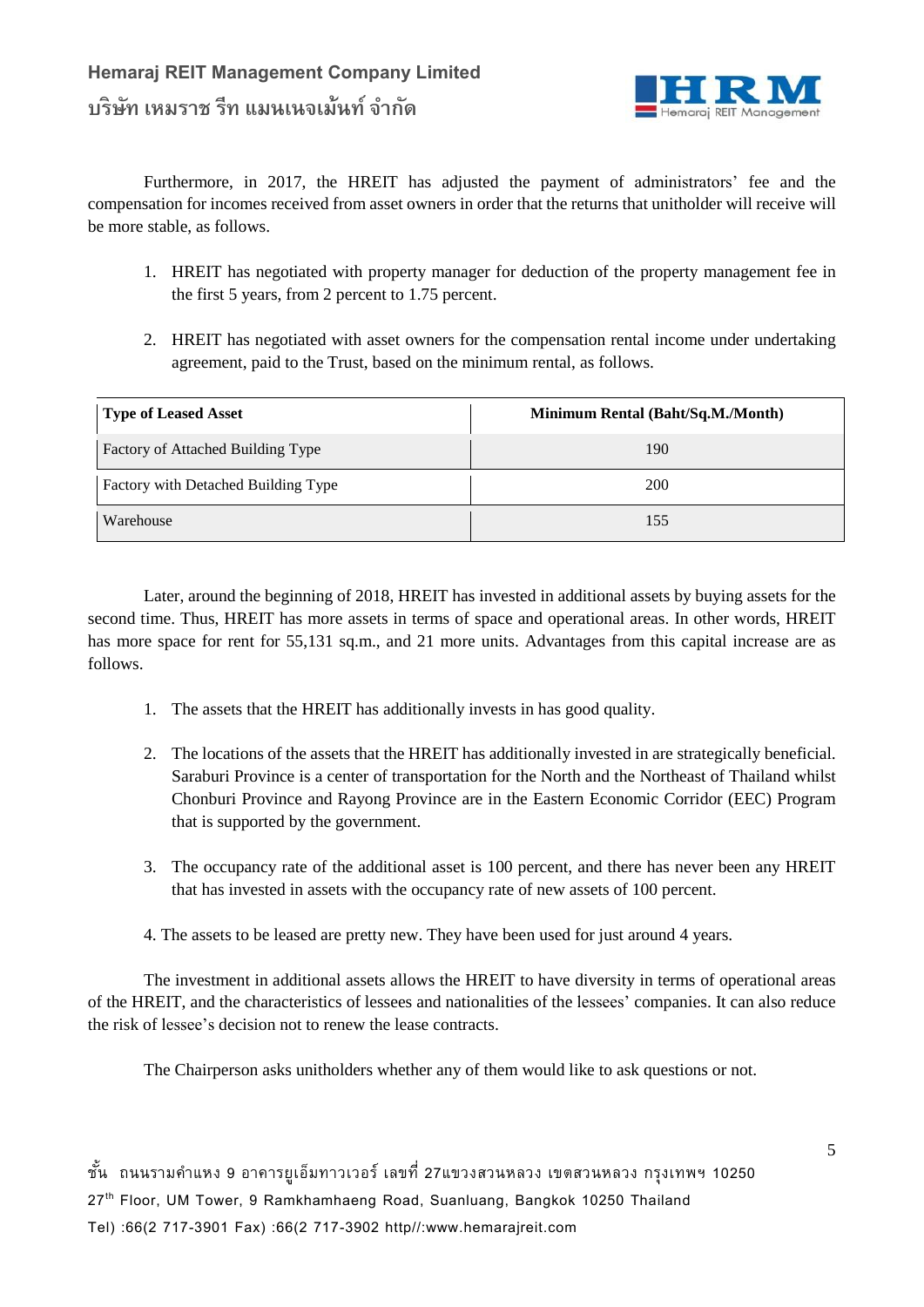# **บริษทั เหมราช รีท แมนเนจเม้นท ์ จา กดั**



Mr. Suphot Phongkidakan asks what ways the Chairman can do in order to improve the purchase unit price. The price has dropped from the event where the HREIT has bought additional assets because the proposed price is 8.30 baht which is lower than the first proposed price, or 10 baht. In addition, the estimated prices of the assets at the purchase are too high, making the HREIT to face with non-cash accounting loss of 852 million baht.

The Chairperson explains that the sale and purchase prices of the HREIT are not to be controlled by REIT Manager. As for the capital increase of the HREIT, the Chairperson asks Mr. Krailuck Asawachatroj, the director, to explain to the quorum.

Mr. Krailuck Asawachatroj explains that, according to the relevant regulations and accounting standards on the record of value and the verification of value, the REIT must record the value of assets that the REIT has purchased and the estimate from the review and verification. The appraisal value of the assets that the HREIT has invested in the first time is around 6,980 million baht whilst the estimate from the appraisal reviewed report verification is around 7,123 million baht. The purchase price of 7,975 million baht that the HREIT has paid is from the process of a survey on institutional investors' needs, which is like an auction. After getting the price that institutional investors are tempted to buy, the purchase price is set. Since accounting standards has set out that the REIT should record the value of assets that the REIT has purchased in the account, in the balance sheet of the REIT, there is an entry of the value of assets of the HREIT as at the investment day, which is around 7,975 million baht.

However, Securities and Exchange Commission (SEC) regulation stated that the REIT must evaluate or review asset value every year. The former appraiser has indicated asset value from the review to be 7,123 million baht which is greater than the first appraisal report or 6,980 million baht but is still lower than the purchase price that the REIT shows in the balance sheet. Nevertheless, it is noticeable that the price that the REIT has paid is the value that institutional investors deem to be worth investment and to allow the REIT to pay returns. Additionally, not only has the first investment in assets used unitholders' money but it has also used loaned money that has low interest rate. Not only is the estimation by the appraiser based on financial structure but it also based on other factors.

As for the capital reductions of the REIT, they also occur to other REIT. Nowadays, there are 21 REITs 6 from which are new and have never paid dividend whilst 12 from the other 15 have had capital reductions. This is a fact that should be included in the consideration whether the capital reduction of the REIT is normal or not.

In order to consider whether a REITs is in good circumstances or not, one should consider the cash flow from the operation, which is a fundamental factor to be considered when one would like to determine whether the financial status of a REIT is good or not or whether a REIT has performed well or not. In 2017, the HREIT has generated the total profit from business operations for 469.6 million baht. The REIT Manager has also found ways to distribute this money to unitholders as the return of investment for unitholders. Since the HREIT has the non-cash accounting loss of 852 million baht, it has to pay the return in the form of capital reduction.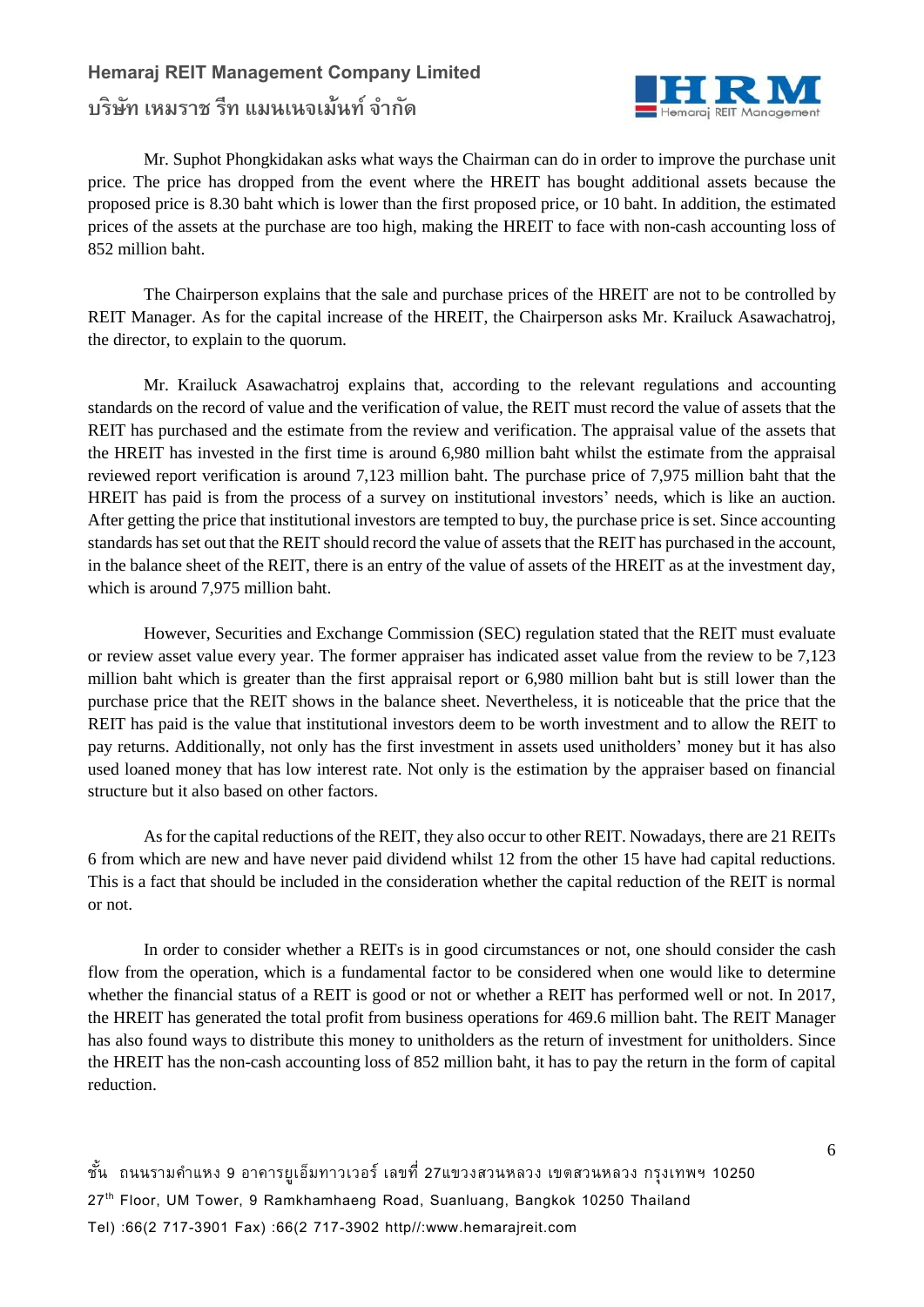# **บริษทั เหมราช รีท แมนเนจเม้นท ์ จา กดั**



Mr. Suphot Phongkidakan asks for explanation on the incident where the REIT has bought assets in the price higher than the one estimated by the appraiser whether that asset purchase is to benefit a particular person or group of people or not.

The Chairperson explains that the operations of the REIT never aim to benefit any particular individuals or group. The Board of the Company of the REIT Manager must focus mainly on the benefits of the REIT. Also, assets to be purchased must be appraised by an appraiser before and the appraised price is used for negotiating the price in the sale and purchase transaction with a counter-party.

Concerning the capital increase, Mr. Paeree has explained that the assets that the HREIT has additionally invested have the lease rate of 100 percent and are relatively new. The Board has deemed that this capital increase will be beneficial and advantageous to the HREIT, so the Board approves the HREIT to run the capital increase in order to earn money to buy such additional assets.

Mr. Morakot Chaithongkham asks the following questions.

- 1. Can the additional assets that the HREIT has invested in be used for substituting the lease terms of old assets that have ended and income compensation period, and how do they affect the return rate?
- 2. How much time will the HREIT take in order to clear the non-cash accounting loss of 825 million baht?

Mr. Morakot Chaithongkham states that securities in the form of REIT generate cash flow and investors expect return of investment rather than the margin of price per unit, and will hold the trust in a long run. The adjustment of unit price may be caused from the case where the REIT cannot invest in the REIT because the fund has a policy not to invest in a REIT that has accumulated loss. Mr. Morakot expresses his personal opinion that he is not worried with the decreasing price per unit but he deems that it is a good sign because it means an opportunity to have a greater return rate.

The Chairperson explains that the assets that the HREIT has invested in the first time are worth around 8,000 million baht whilst the additional assets are worth 1,000 million baht and asks Mr. Krailuck Asawachatroj, director, to give additional explanations.

Mr. Krailuck Asawachatroj explains that if the lease terms of the assets that the HREIT has invested in the first time end and there is no additional lessee at all, the yield of the HREIT will be 9.6 percent which is still deemed to be very high compared with the yield rates of other REITs in the same natures, which are around 5.8 - 8.5 percent. The average yield rate is 7 percent. If there is no additional lessee, the yield rate will fall to the mean of yield rates in the market. If the compensate rental income period of the HREIT ends, the yield rate will further fall for approximately 0.6 percent. However, in the current market, the situations that cause negative effects on the yield rate have passed already and the government has provided supports; hence, there should be no concern about yield rate from the HREIT.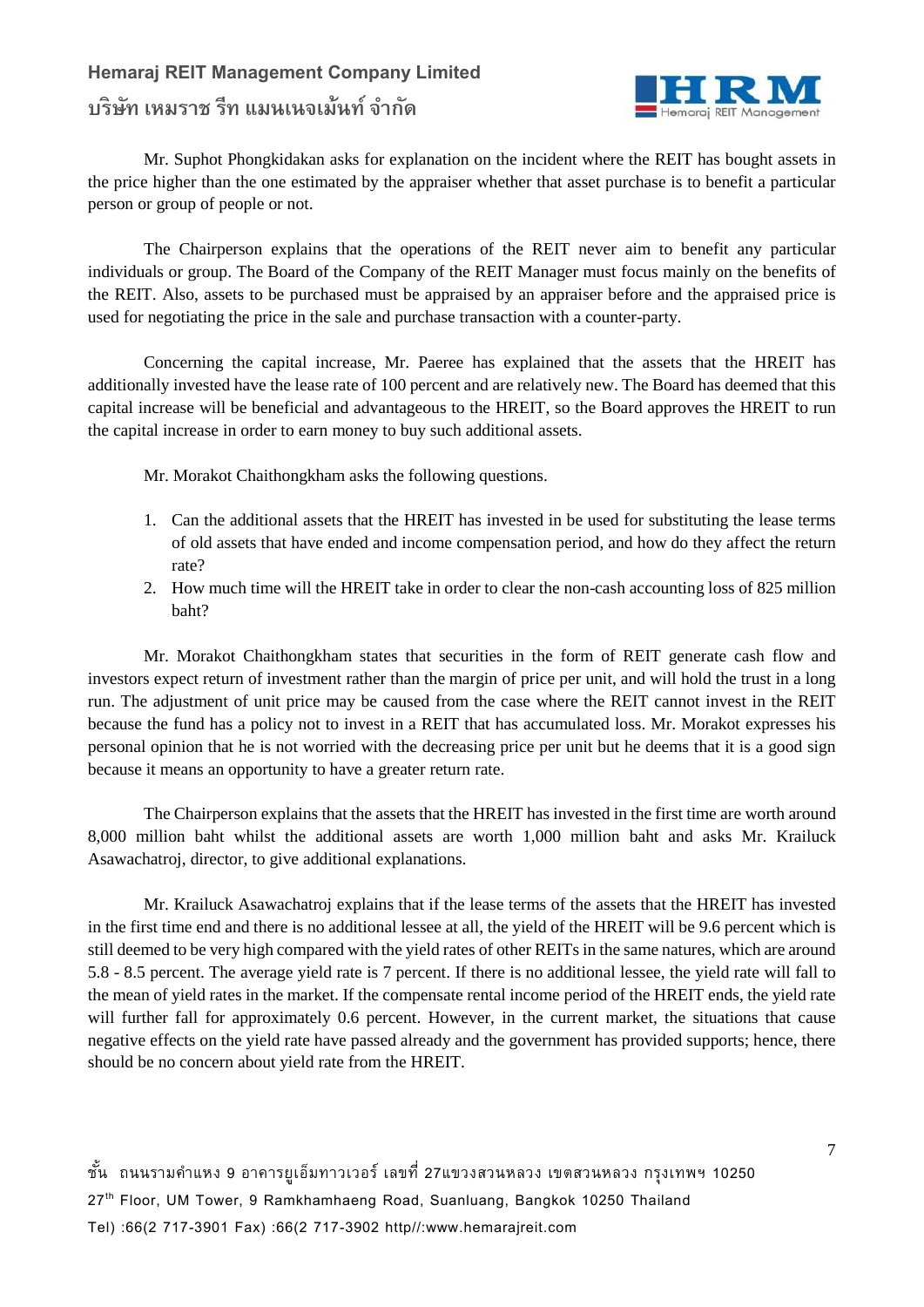# **Hemaraj REIT Management Company Limited บริษทั เหมราช รีท แมนเนจเม้นท ์ จา กดั**



The Chairperson adds that, currently, there are more investors putting their money in EEC and there are more applicants for privileges. Assets of the HREIT are also in that zone. When the investment in EEC grows, the benefits that the HREIT will get are that the number of lessees will grow and the rental rate tends to rise.

Mr. Krailuck Asawachatroj additionally explains that, concerning the accumulated loss, nowadays, the HREIT has non-cash accounting loss of 852 million baht. Next year, the assets will be appraised again. From the former appraisal, there is tendency that the appraiser will appraise the asset value to be higher. When the business performance of the next year is added to the calculation, the accounting loss might be dissolved; however, this depends on the appraised value from appraiser.

Mr. Morakot Chaithongkham asks an additional question whether the HREIT has set the limit of the size of its assets or not.

The Chairperson explains that the HREIT has a plan to increase capital in order to enlarge the HREIT every year and to support more investors who want to invest

Ms. Morakot Chaithongkham asks an additional question why the HREIT is not integrated with Hemaraj Industrial Property and Leasehold Fund (HPF) and whether the HREIT will increase capital to make money to pay expenses if the HREIT is merged with HPF and has to pay tax.

The Chairperson explains that the Board has considered the integration of HPF and the HREIT; however, findings from the study reveal that the merger of the HREIT and HPF will make unitholders of the HREIT lose certain benefits. Thus, there is no merger.

Mr. Somchai Chaensathiraphan states that the unitholders who state that the incident where the unit price does not rise is a good sign should think about unitholders who have bought the trust when the price was 10 baht per unit. Afterwards, Mr. Somchai Chaensathiraphan asks how the assets bought in the first time are different from those bought later because the price in the first proposal was 10 baht per unit but the price in the capital increase event is 8.30 baht per unit; and whether the HREIT has ways to increase the occupancy rate since Mr. Paeree explains that the occupancy rate of the assets of the HREIT falls from 84 percent to 71.6 percent, what the occupancy rate is and whether the HREIT has received the compensation for price or not.

The Chairperson asks Mr. Krailuck Asawachatroj, director, to explain the capital increase.

Mr. Krailuck Asawachatroj explains that the valuation of the newly issued units for the investment in order to increase capital must be based on the market price at that time. At that time, the price per unit of the HREIT was 8.30 baht; thus, the HREIT has proposed the price per unit of 8.30 baht.

Mr. Somchai Chaensathiraphan argued that, explaining the capital increase, Mr. Somyos Anantaprayoon explains that the proposed sales price of the newly issued trusts was 10 baht per unit, based on the price of the assets of the HREIT, but after the sale, the price per unit becomes based on the price per unit of the HREIT in the SET.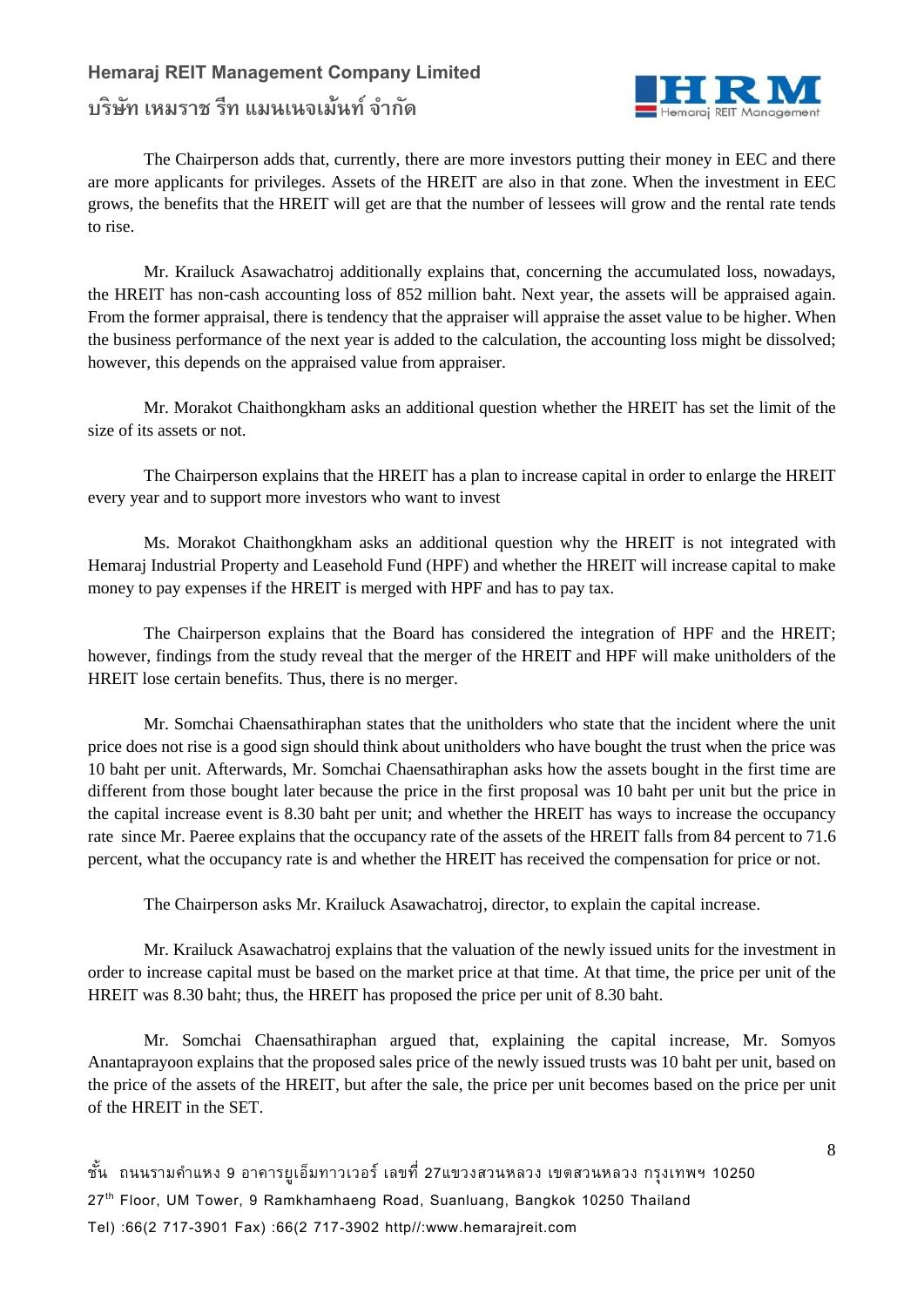

Mr. Krailuck Asawachatroj explains that the proposed price of the units of the Trust was set by the underwriter who suggested on the appropriate price and suggested whether the issuance of additional unit will affect the shares that unitholders have had or not. The addition of assets into the HREIT will be beneficial to unitholders in many ways as Mr. Paeree has mentioned, including the better risk distribution and the increase of rental rate.

The Chairperson asks Mr. David Nardone, Vice Chairman of The Board of Directors; Group Executive Industrial and International of Hemaraj Land and Development (Public) Company Limited, as the administrator of the real estate, to explain the lease of all the assets of the HREIT.

Mr. David Nardone explains that, currently, the investment atmosphere in the industry sector has been improved because of the governmental supports for the investment in EEC, which has been subjected to taxrelated privileges; also, the HREIT has invested in new assets in Saraburi Province, which is a popular zone with 100 percent lease rate.

The capital increase that has taken place will enable the HREIT to have well spread lessees, enabling the HREIT to rely less on major lessees as Mr. Paeree has stated before. In addition, the lessees' businesses have become more diversified, which will reduce risks in case of a crisis to a business.

As for the case where a major lessee does not renew the lease contract, it is because that lessee wants to expand its investment, so it has decided to buy its own land, not because the leased asset is not good. Even though this case has made the occupancy rate drop, it also shows that the investment ambience is better; thus, the HREIT should be able to find another lessee.

The Chairperson explains the compensation for income that the HREIT has received the compensation for income as in the related contract. Consequently, unitholders who have bought the HREIT in the price of 10 baht per unit have received the return in the form of capital reduction money at 7 percent.

The Chairperson states that this agendum is just a notification; thus, no vote is needed.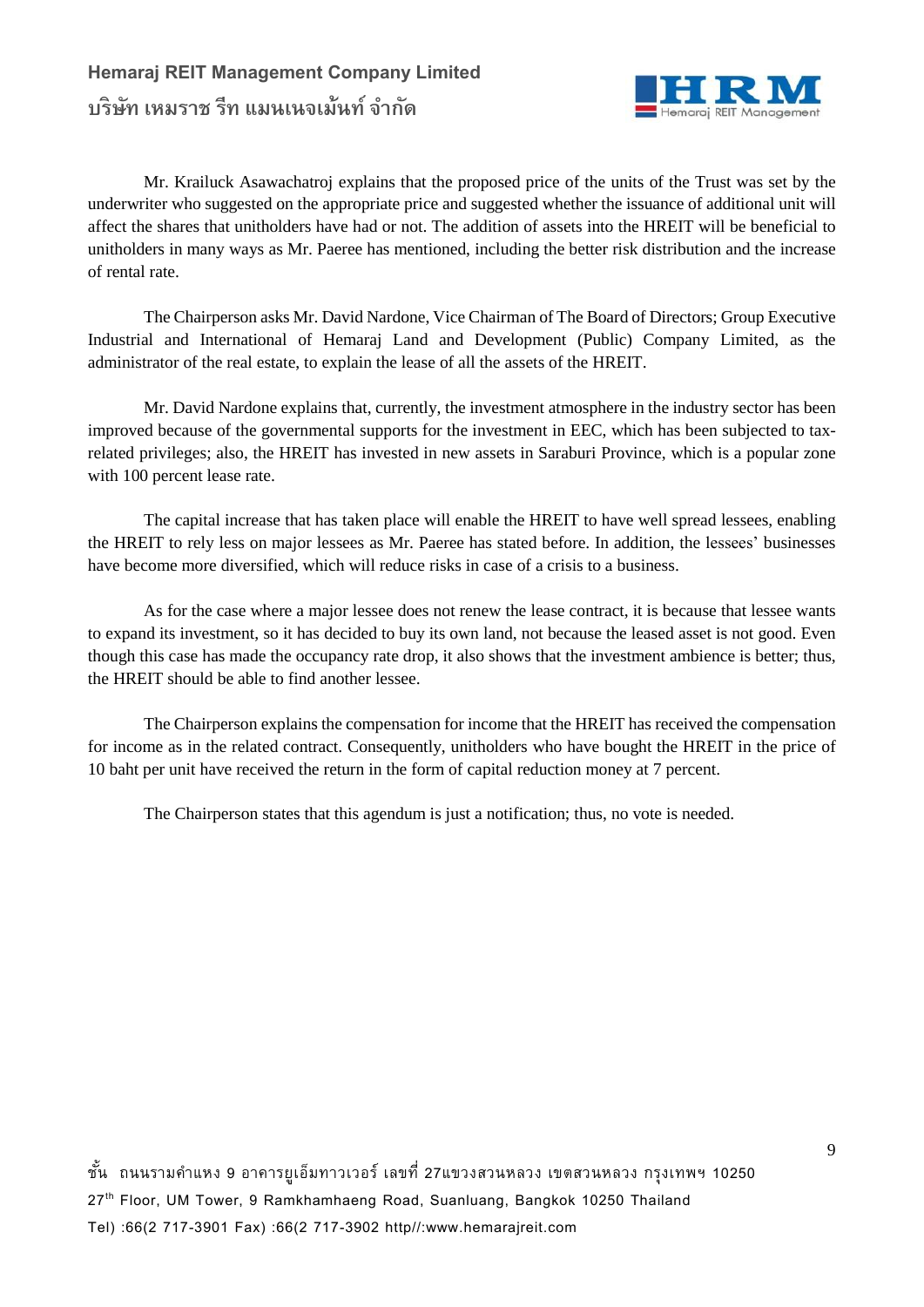

### **Agendum 3: Report of Financial Statements of HREIT Trust of 2017**

The Chairperson assigns Mr. Paeree Ichayapreug to present to the quorum the details of this agendum.

Mr. Paeree Ichayapreug reported that the performance from 1 January to 31 December 2017 of the HREIT shows that the total revenue is 576.83 million baht and the expense is 54.90 million baht. The HREIT has had the net investment income before financial cost 521.93 million baht. After the net investment income before financial cost is subtracted with financial expenditure (interest expenses) which is around 96.57 million baht and the net loss from the investment of 850.77 million baht (some of which were resulted from the net loss that has not occurred yet from the net unrealized loss from investment valuation from the review on the appraised value in second quarter, which was around 852 million baht). Therefore, the HREIT has decrease in net assets from operation during the year, which has been around 425.41 million baht.

As for the balance as at 31 December 2017, the HREIT has the total assets of around 8,433.60 million baht, total liabilities of around 2,448.37 million baht, net asset of 5,985.23 million baht, and investment money at fair value, or, in other words, value of immovable properties of the HREIT, is 7,240.31 million baht, which has fallen from the value in 2016 due to the review on the appraised value of assets. As for cash and cash equivalent of 1,160.02 million baht, there is money raised from unitholders in order to purchase additional assets for the first time, the amount of which is 1,092.5 million baht, which has been invested further on 4 January 2018.

The Chairperson asks whether any unitholders would like to ask questions.

Mr. Wasunthara Kritpracha asks for the explanation where the non-cash accounting loss is from.

Mr. Krailuck Asawachatroj, director, explains that the loss comes from the appraisal in the first investment and the second time in the annual review. In the first time, the appraiser has estimated the value of the assets of the HREIT to be 6,980.99 million baht whilst the estimated price from the second appraisal is 7,123 million baht. As for the price of 7,975 million baht, it is from a survey on the needs of institutional investors. According to accounting standards, the value of assets must be recorded with the purchase price. Hence, in the balance sheet of the HREIT, the recorded value of the assets of the HREIT is 7,975 million baht. Therefore, when there is a review on the price of the assets of the HREIT, the value of assets will be lower than the purchase price. The HREIT has non-cash accounting loss of 852 million baht.

Mr. Wasunthara Kritpracha asks whether the appraised price in this year tends to rise or not and whether it can dissolve the non-cash accounting loss or not.

Mr. Krailuck Asawachatroj, director, points out that the appraisal of asset value of the HREIT depends on the discretion of independent appraisers. The HREIT cannot direct the appraisers' decisions. Nevertheless, based on the consideration of the trend of the appraised asset price, it is apparent that there is tendency of rising, which can be used for dissolving the non-cash accounting loss that has been recorded.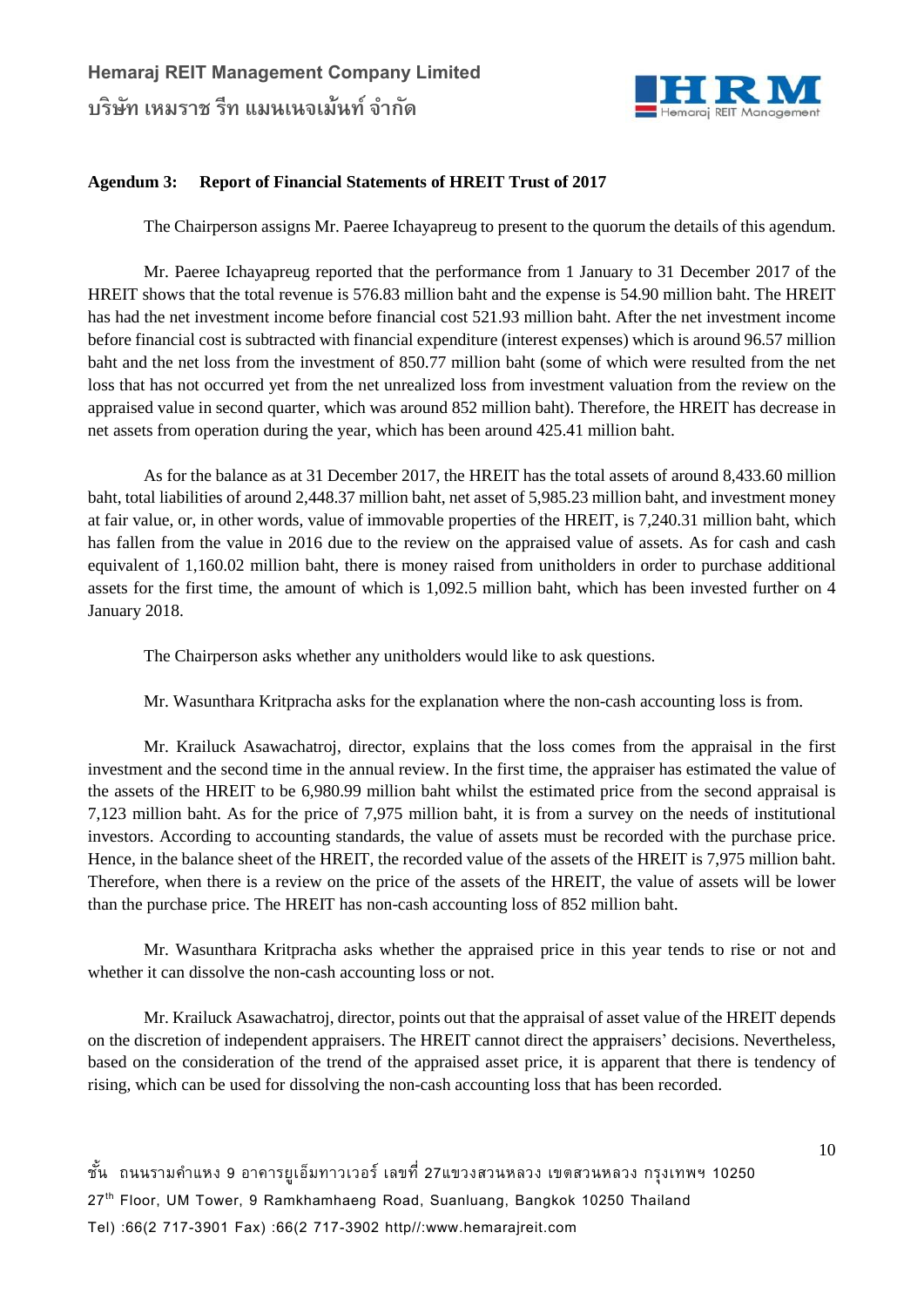

The Chairperson asks whether the unitholders need to ask more questions or not.

No more questions from unitholders.

The Chairperson states that this agendum is just a notification; thus, no vote is needed.

### **Agendum 4: Report on the Appointment of Account Auditors of HREIT Trust for 2017**

The Chairperson assigns Mr. Paeree Ichayapreug to present to the quorum the details of this agendum.

Mr. Paeree Ichayapreug reported that the REIT Manager has appointed the auditors for 2018 already. The appointed auditors are from PricewaterhouseCoopers ABAS Ltd. (PricewaterhouseCoopers), the names of which are listed as follows:

| 1. Ms. Nopanuch Apichatsatien | with C.P.A. (Thailand) No. 5266, and/or    |
|-------------------------------|--------------------------------------------|
| 2. Mr. Chanchai Chaiprasit    | with C.P.A. (Thailand) No. $3760$ , and/or |
| 3. Mr. Boonrueng Lerdwiseswit | with C.P.A. (Thailand) No. 6552.           |

Any of the aforementioned people runs the account audit and gives opinions towards financial statements of HREIT. In case where the aforementioned people cannot perform duties, PricewaterhouseCoopers must supply other licensed account auditors from PricewaterhouseCoopers, who can replace them.

The audit fee in 2018 is 970,000 (not including other expenses). This audit fee is for the audit on annual financial report and quarterly financial reports.

Mr. Paeree Ichayapreug explains that the account auditors for 2018 are the same as those in the former year but the audit fee has decrease from that of 2017 for 130,000 baht (not including out of pocket). In addition, the REIT Manager has compared the fee with the fees of 2 other auditors and finds out that other auditors' fees are higher.

Afterwards, the Chairperson asks the quorum whether there is any question or not. Since no unitholders asks additional questions, the Chairperson asks the quorum to acknowledge the agendum.

The Chairperson states that this agendum is just a notification; thus, no vote is needed.

#### **Agendum 5: Other Issues (if any)**

The Chairperson asks the quorum whether any unitholders would like to ask any additional question or not. Questions from unitholders are as follows.

Mr. Somchai Chaensathiraphan asks whether the HREIT has a policy to rank its credibility or not in order to be able to borrow more money and asks how much the expense for hosting this meeting is.